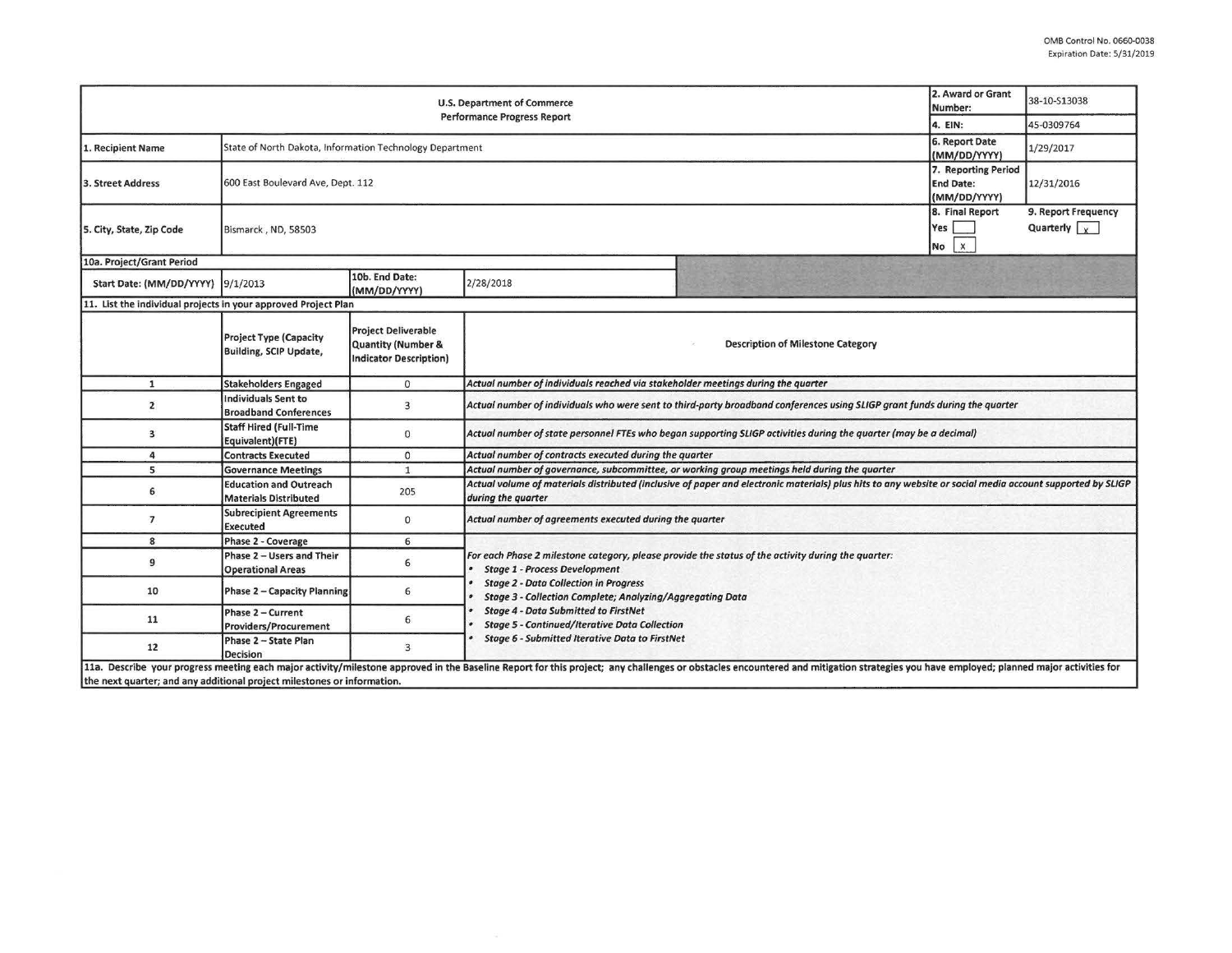Stakeholder Meetings · No Firstnet outreach meetings as the State is awaiting the results of the Federal procurement.

Broadband Conferences - 3 attendees participated in the FirstNet SPOC meeting in Arizona in November 2016

Staff Hires - We continue to use the part time services of a program manager, accountant, CIO, CFO, Project Sponsor, Project Management Specialist, and a Procurement Office.

Governance Meetings - Statewide Interoperabiltiy Executive Committee convened on one occassion to discuss public safety interoperability. The Program Manager updated the committee on the status of the federal program and o proposal process.

Education and Outreach - We had 205 visits to our ND FirstNet websites resulting in 82 unique page views. ND FirstNet is currently working to develop a video-based certified training program for first responders that expla utilizing FirstNet services. The video release was delayed until the next quarter due to ongoing regional public safety events affecting video participants.

Phase 2 Coverage - NO CHANGE. Iterative data submitted to FirstNet September 30, 2016 based on a call for optional submissions.

Phase 2 Users & Operational Areas - NO CHANGE. Iterative data submitted to FirstNet September 30, 2016 based on a call for optional submissions.

Phase 2 Current Providers/Procurement - NO CHANGE. Iterative data submitted to FirstNet September 30, 2016 based on a call for optional submissions.

Phase 2 State Plan Decision - NO CHANGE. ND FirstNet completed a first draft of the consultation process document in preparation for receipt of the plan from FirstNet and the FirstNet contractor. Since the state is undergo the process will not be finalized until after the Governor can appoint a new SPOC.

11b. If the project team anticipates requesting any changes to the approved Baseline Report in the next quarter, describe those below. Note that any substantive changes to the Baseline Report must be approved by the Depart Commerce before implementation.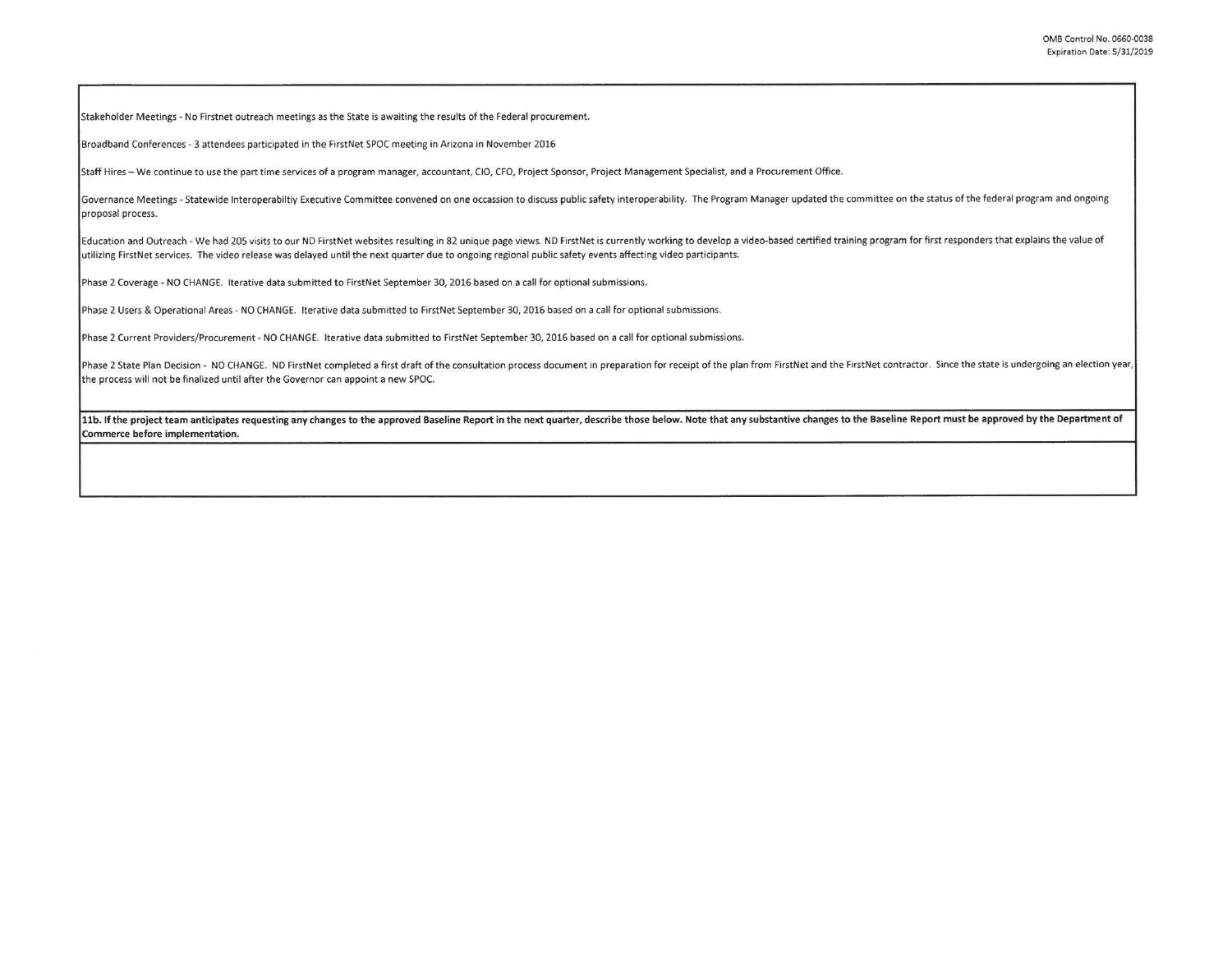**11c. Provide any other information that would be useful to NTIA as it assesses this project's progress.** 

The program is pursuing new outreach opportunities with the development of a training video for the public safety community to expand understanding the benefits of the program. Once complete the program will also seek cert the video for training purposes in order to ensure exposure to the broadest audience of public safety stakeholders in the state.

**11d. Describe any success stories or best practices you have identified. Please be as specific as possible.** 

**12. Personnel** 

**12a. If the project is not fully staffed, describe how any lack of staffing may impact the project's time** line **and when the project will be** fully **staffed.** 

| 12b. Staffing Table - Please include all staff that have contributed time to the project. Please do not remove individuals from this table. |                            |                                                                    |                                                                         |                      |                                      |                   |                 |                                         |                                          |
|---------------------------------------------------------------------------------------------------------------------------------------------|----------------------------|--------------------------------------------------------------------|-------------------------------------------------------------------------|----------------------|--------------------------------------|-------------------|-----------------|-----------------------------------------|------------------------------------------|
| <b>Job Title</b>                                                                                                                            | FTE%                       |                                                                    | Project (s) Assigned                                                    |                      |                                      |                   |                 |                                         | Change                                   |
| Program Manager                                                                                                                             | 50                         |                                                                    | Development of program activites and oversight of Subcontractors        |                      |                                      |                   |                 |                                         | No Change                                |
| <b>Project Sponsor</b>                                                                                                                      | 9                          |                                                                    | Oversight of Program Manager and Subrecipient, steering of project      |                      |                                      |                   |                 |                                         | No Change                                |
| CIO                                                                                                                                         | $\mathbf{0}$               | Oversight of project, interface with Governor's Office             |                                                                         |                      |                                      |                   |                 | No Change                               |                                          |
| CFO                                                                                                                                         | $\mathbf{0}$               | Oversight of financial planning, tracking, and reporting practices |                                                                         |                      |                                      |                   |                 | No Change                               |                                          |
| Accountant                                                                                                                                  | $\mathbf{0}$               |                                                                    | Execution of financial tracking, and reporting practices                |                      |                                      |                   |                 | No Change                               |                                          |
| <b>Project Management Specialist</b>                                                                                                        | 14                         |                                                                    | Management of project management processes                              |                      |                                      |                   |                 |                                         | No Change                                |
| Procurement Officer                                                                                                                         | $\Omega$                   |                                                                    | Develop, implement, and oversight of contract for subrecipient services |                      |                                      |                   |                 |                                         | No Change                                |
| 13. Subcontracts (Vendors and/or Subrecipients)                                                                                             |                            |                                                                    |                                                                         |                      |                                      |                   |                 |                                         |                                          |
| 13a. Subcontracts Table - Include all subcontractors. The totals from this table must equal the "Subcontracts Total" in Question 14f.       |                            |                                                                    |                                                                         |                      |                                      |                   |                 |                                         |                                          |
| Name                                                                                                                                        | <b>Subcontract Purpose</b> |                                                                    | Type<br>(Vendor/Subrec.)                                                | RFP/RFQ Issued (Y/N) | Contract<br><b>Executed</b><br>(Y/N) | <b>Start Date</b> | <b>End Date</b> | <b>Total Federal Funds</b><br>Allocated | <b>Total Matching Funds</b><br>Allocated |
| Televate, LLC                                                                                                                               | <b>SLIGP Support</b>       |                                                                    | Vendor                                                                  | $\checkmark$         | Y                                    | 10/15/2013        | 12/31/2018      | \$769,076                               | \$0.00                                   |
| Agency MABU                                                                                                                                 | Design report              |                                                                    | Vendor                                                                  | N                    | Y                                    | 4/1/2014          | 5/1/2014        | \$373.53                                | \$0.00                                   |
|                                                                                                                                             |                            |                                                                    |                                                                         |                      |                                      |                   |                 |                                         |                                          |
|                                                                                                                                             |                            |                                                                    |                                                                         |                      |                                      |                   |                 |                                         |                                          |
| 13b. Describe any challenges encountered with vendors and/or subrecipients.                                                                 |                            |                                                                    |                                                                         |                      |                                      |                   |                 |                                         |                                          |
|                                                                                                                                             |                            |                                                                    |                                                                         |                      |                                      |                   |                 |                                         |                                          |